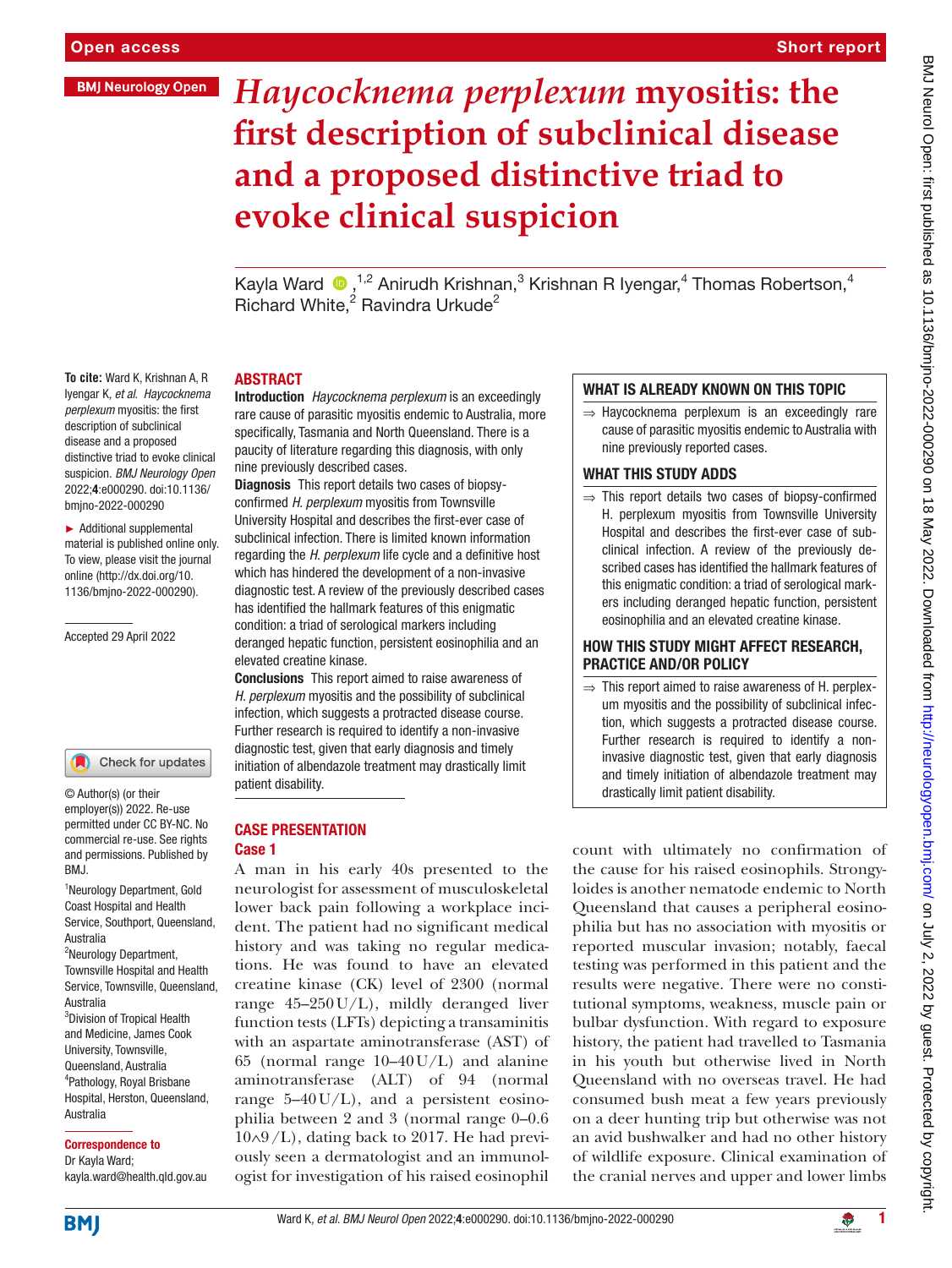

Figure 1 Intrasarcoplasmic parasites with interstitial eosinophilic infiltration evidenced on H&E staining (left; parasite depicted with arrows and eosinophils with arrowheads). MRI shows oedema characterised by high T2 signal in calf muscles bilaterally (signal change indicated with white arrows).

<span id="page-1-0"></span>was normal. Repeat review with further serological testing confirmed ongoing raised CK levels despite avoiding strenuous activity over the preceding week. The myositis antibody panel and 3-hydroxy-3-methylglutaryl-CoA reductase antibody tests were negative. Needle electromyography was performed and demonstrated increased spontaneous muscle activity in the lower limb muscles bilaterally. MRI displayed bilateral, symmetric, calf muscle signal change without fatty atrophy. The patient proceeded to have a quadriceps muscle biopsy which confirmed *H. perplexum* myositis, demonstrating the visualisation of the sarcoplasmic parasite in cross-section along with the infiltrate of eosinophils, macrophages and multinucleated giant cells ([figure](#page-1-0) 1). The patient was commenced on oral albendazole 400mg two times per day and remained asymptomatic with no adverse affects to therapy. Notably, within 1month of albendazole commencement, there was normalisation of the patient's CK level, LFT derangement and eosinophilia.

## Case 2

A woman in her late 20s in her first trimester of pregnancy presented to the neurologist with a 3-year history of progressive symmetrical muscle weakness. The patient was premorbidly active and physically fit, her new progressive weakness causing her to withdraw from Muay Thai combat. The patient had no other significant medical history apart from long-standing hepatic dysfunction dating back a decade with a stagnant transaminitis; AST 50–80 (normal range 10–40U/L) and ALT 45–95 (normal range 5–40U/L). She had undergone previous extensive gastrointestinal investigations including hepatic biopsy, which failed to yield a diagnosis. The patient was noted by the treating neurologist to have a raised CK level of 3162 (normal range  $45-250$  U/L), along with an eosinophilia of 1.9 (normal range  $0-0.6\times10^{9}/L$ ), which dated back to 2012. There was a history of 5kg unintentional weight loss over the preceding 6 months with no other constitutional

tion or wildlife exposures. The patient had lived in North Queensland for most of their life with a few years spent in Brisbane and no interstate travel; the only overseas destination was Thailand 3 years ago. Clinical examination revealed normal cranial nerve function with neck flexion weakness and symmetrical proximal upper limb weakness and distal lower limb weakness. The neurological assessment was otherwise normal with no fatiguability nor evidence of bulbar dysfunction. Repeat review with serological testing confirmed a persistently raised CK level and eosinophilia. Myositis antibody panel was negative, along with genetic testing for facioscapulohumeral dystrophy, acid maltase testing and a second-generation neuromuscular genetic screening panel. Electrodiagnostic testing, neuroimaging and muscle biopsy were pursued with a conscious decision to avoid steroid use, common practice for empirical treatment of inflammatory myositis. Neurophysiological testing demonstrated evidence of myopathy with diffuse spontaneous activity on needle electromyography (EMG). There were no MRI features of myositis on imaging of the neck and upper limb girdle. Muscle biopsy of the quadriceps was undertaken and the diagnosis of *H. perplexum* myositis was confirmed with visualisation of the nematode on microscopy and evidence of an eosinophilic predominant inflammatory myositis ([figure](#page-2-0) 2). The patient has been commenced on albendazole therapy, which has been deemed safe in her first trimester of pregnancy and at the point of this report's submission remains stable with no adverse effects to therapy.

symptoms. There was no history of bush meat consump-

# **DISCUSSION**

Parasitic myositis is typically reported to be associated with protists, flatworms or roundworms (nematodes). $12$ Common nematodes recognised for causing myositis are the *Toxocara* and *Trichinella* species. Recently, *H. perplexum*, a nematode endemic to Australia, has been recognised as an exceedingly rare cause of parasitic myositis, which can be severely disabling and even life-threatening.<sup>[3](#page-4-1)</sup> A parasitic myositis is suggested by an appropriate geographical and pathogen exposure history in the presence of a peripheral eosinophilia. Despite some variability in the clinical presentation among the different parasites, a definite diagnosis ultimately depends on the specific pathogen diagnostic test; for example, this would be the demonstration of the characteristic microscopic parasite size and intra-sarcoplasmic location without encysted tissue forms in *H. perplexum* myositis or a positive ELISA for anti-*Trichinella* antibodies in trichinosis. *H. perplexum* myositis poses a significant diagnostic challenge, given the lack of physician awareness and literature surrounding its existence along with the absence of a non-invasive diagnostic test. *H. perplexum* myositis also clinically mimics polymyositis, often resulting in delayed diagnoses and inappropriate initiation of corticosteroid treatment.<sup>[1](#page-4-0)</sup> Steroids propagate parasitic reproduction and result in clinical deterioration.<sup>[3](#page-4-1)</sup> This report suggests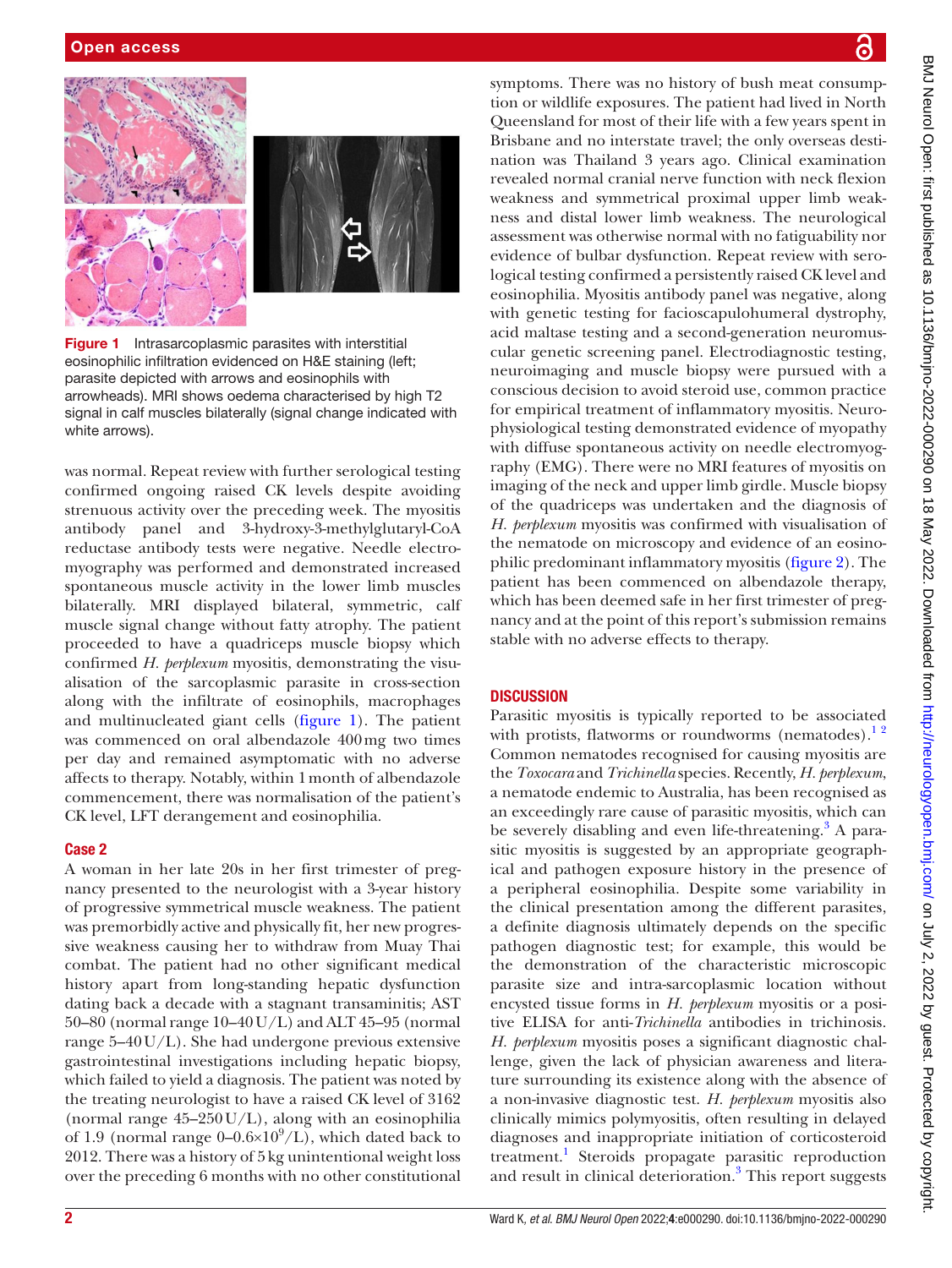





<span id="page-2-1"></span>Figure 3 *Haycocknema perplexum* demonstrated on skeletal muscle histology with acid phosphatase and MHC class I IHC. IHC, immunohistochemistry.

DNA sequence analysis to assist with the diagnosis of *H. perplexum*, but speculation remains over the accuracy of this, given the limited case references. $89$  The gold standard of diagnosis remains the identification of the *H.*  perplexum nematode on muscle biopsy<sup>[8](#page-4-3)</sup> [\(figure](#page-2-1) 3). The biopsy often demonstrates a patchy upregulation of major histocompatibility complex (MHC) class II in myofibre sarcoplasm and sarcolemma, as part of the inflammation. It is thought that the increased acid phosphatase is due to the lysosomes being overwhelmed by parasite proteins. Mild inflammation and eosinophil infiltration may also be seen in conditions such as calpainopathy (LGMD R1). Hence, histological identification of the parasite is crucial. The limited knowledge of the transmission and life cycle of *H. perplexum* hinders the development of a diagnostic serological assay and appropriate infection prevention guidelines, identifying a clear need for further research regarding this curious pathogen.



**Haemotoxylin and** 

Eosin (H&E)

Periodic acid-Schiff (PAS)

Acid

<span id="page-2-0"></span>Figure 2 Intrasarcoplasmic parasites on H&E, acid phosphatase and PAS staining. Brown haemozoin-like pigment that is sometimes encountered in transverse sections of parasites is visible in the acid phosphase preparation. PAS, periodic acid–Schiff.

that *H. perplexum* myositis has a subclinical infective state, which suggests a protracted disease course. We aimed to increase awareness of this enigmatic condition to prompt further research into *H. perplexum* with the goal to improve patient outcomes through early diagnosis and timely, appropriate therapy.

*H. perplexum* is a minute muspiceoid nematode of vertebrates which was first described by Dennett *et al* in 1998, when it was identified as the cause of human para-sitic myositis.<sup>[1](#page-4-0)</sup> *H. perplexum* human infection has only ever occurred in Australia, more precisely, in Northern Australia and Tasmania.<sup>1-9</sup> The zoonotic potential of *H*. *perplexum* remains a topic of speculation, with some literature supporting the theory that it is acquired through consumption of poorly cooked bush meats, as seen with other parasitic myopathies such as trichinosis and cysticercosis[.2](#page-4-2) Cutaneous penetration has also been considered as a means of human *H. perplexum* contraction, given there is evidence suggesting this mechanism of infection by other muspiceoid in koalas, mice, bats, kangaroos and wallabies.[2](#page-4-2) *H. perplexum* is a suspected human zoonosis, but the natural host remains unknown. *H. perplexum* reproduces efficiently hatching 8–12 infective larvae at a time which invade muscle cells and causes an eosinophilic polymyositis.<sup>127</sup> Recent studies have suggested genetic markers with PCR-based DNA sequencing and next-generation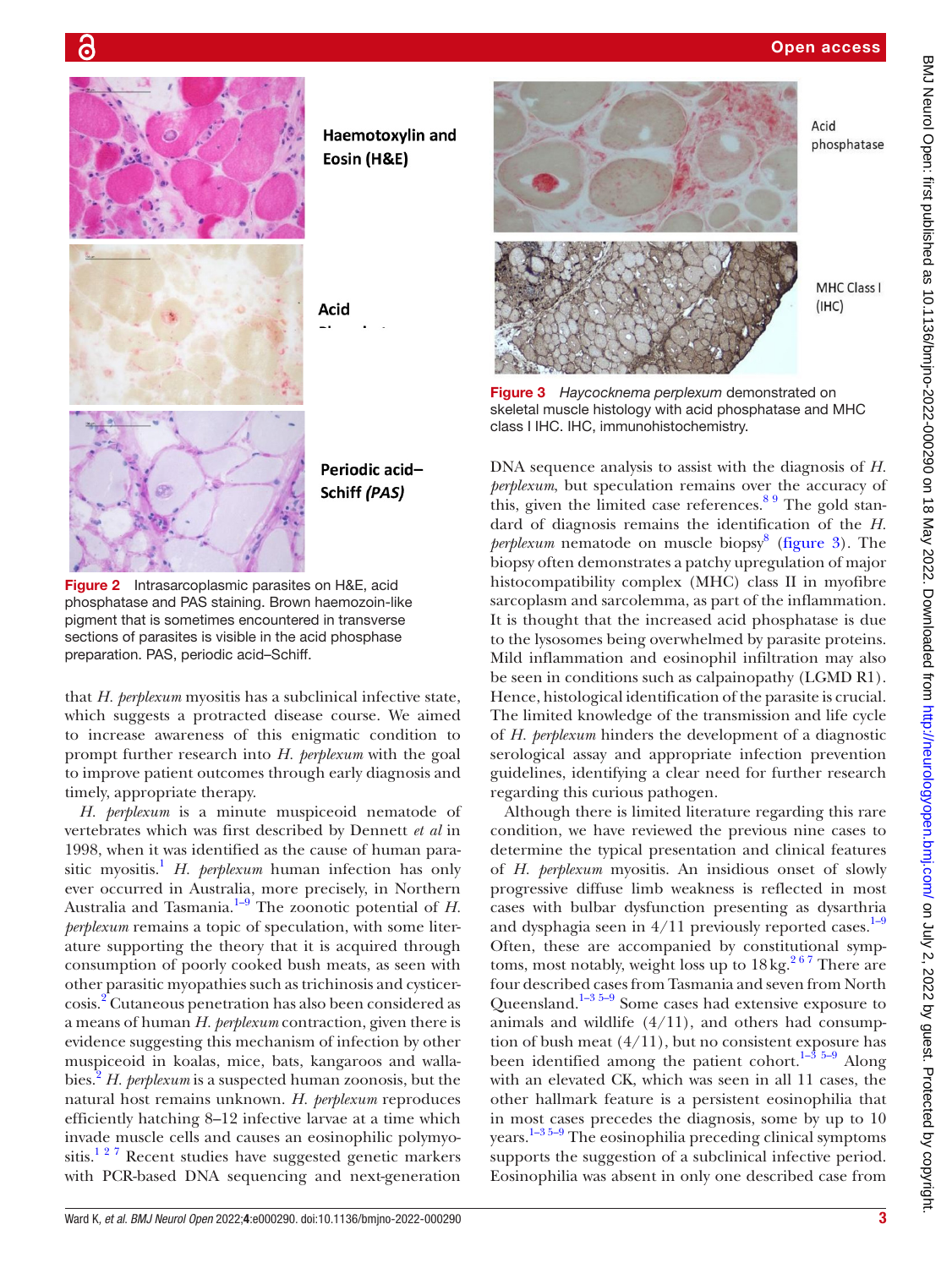<span id="page-3-0"></span>Summary of previously published cases of *Haycocknema perplexum* myositis along with the two newly described cases in this report: clinical presentation, laboratory findings and overall patient outcomes

| Year                                     | Location                        | Age,<br>sex | <b>Exposures</b>                                                                                                     | <b>Symptoms</b>                                                                            |      | Peak CK Eosinophilia                            | <b>Steroids</b>       | <b>Outcome</b>                                                             |
|------------------------------------------|---------------------------------|-------------|----------------------------------------------------------------------------------------------------------------------|--------------------------------------------------------------------------------------------|------|-------------------------------------------------|-----------------------|----------------------------------------------------------------------------|
| 1994                                     | Tasmania                        | 33, F       | <b>Travel to Northern</b><br>Territory<br>Extensive animal<br>exposure (botanist)<br><b>Bush meat</b><br>consumption | 5 years                                                                                    | 3294 | Yes $(0.8)$                                     | Yes,<br>deteriorated  | Good recovery                                                              |
| 1996                                     | Tasmania                        | 48, M       | Travel to North<br>Queensland                                                                                        | 1.5 years                                                                                  | 1586 | Yes $(2.0)$                                     |                       | Ongoing weakness<br>with improved CK<br>(280)                              |
| 2004                                     | Mackay, North<br>Queensland     | 61, M       |                                                                                                                      | Grew up in Tasmania 3 years of dysphagia<br>and dysarthria with<br>1 year of limb weakness | 1263 | Yes for 2 years                                 | Yes -<br>deteriorated | Deceased due to<br>septic complications                                    |
| 2005                                     | Innisfail, North<br>Queensland  | 23, F       | Nil                                                                                                                  | 2 years of progressive<br>weakness, weight loss<br>and dysphagia                           | 1370 | Yes $(1.1)$ ,<br>elevated for<br>prior 10 years | <b>No</b>             | Ongoing weakness<br>with improved CK<br>(300) and resolved<br>eosinophilia |
| 2006                                     | Mackay, North<br>Queensland     | 61, M       | Nil                                                                                                                  | 2 years progressive<br>weakness and<br>dysphagia                                           | 1230 | Yes (1.36),<br>elevated for<br>prior 2 years    | <b>No</b>             | Improved, ongoing<br>mildly elevated CK<br>(250)                           |
| 2011                                     | Tasmania                        | 50, M       | Animal exposure<br>(avid bush walker)<br><b>Bush meat</b><br>consumption                                             | 2 years of progressive<br>weakness, weight loss<br>and dysphagia                           | 5700 | <b>No</b>                                       | Yes-<br>deteriorated  | Improved weakness<br>with persistent CK<br>elevation (470)                 |
| 2012                                     | Cairns, North<br>Queensland     | 80, F       | Extensive wildlife<br>exposure (wildlife<br>carer)<br>Brief travel to<br>Tasmania                                    | 18 months of<br>progressive weakness<br>and weight loss                                    | 270  | Yes $(0.7)$                                     | <b>No</b>             | Progressive<br>weakness with<br>normalisation of CK<br>and eosinophillia   |
| 2015                                     | Townsville, North<br>Queensland | 30, M       | Nil                                                                                                                  | 2 years of progressive<br>proximal muscle<br>weakness and weight<br>loss                   | 3400 | Yes (1.24)                                      | Yes.<br>deteriorated  | Good recovery                                                              |
| 2015                                     | Tasmania                        | 72, M       | Animal exposure<br>(hunter)<br>Bush meat<br>consumption                                                              | Years                                                                                      | 2082 | Yes $(2.4)$                                     | Yes.<br>deteriorated  | Good recovery                                                              |
| 2021                                     | Townsville, North<br>Queensland | 40s, M      | Travel to Tasmania<br>in youth<br><b>Bush meat</b><br>consumption                                                    | Subclinical                                                                                | 2530 | Yes (2.1)                                       | <b>No</b>             | Asymptomatic                                                               |
| 2021                                     | Townsville, North<br>Queensland | 20s, F      | Nil                                                                                                                  | 3 years of progressive<br>weakness and weight<br>loss                                      | 3162 | Yes (1.9)                                       | <b>No</b>             | Just commenced<br>therapy                                                  |
| CK, creatine kinase; F, female; M, male. |                                 |             |                                                                                                                      |                                                                                            |      |                                                 |                       |                                                                            |

Tasmania in 2011.<sup>[6](#page-4-4)</sup> Many cases also reported mild LFT derangements as seen with our patient, although not all case reports commented on the hepatic function and notably the transaminitis seen was disproportionate to the CK level. $1-35-9$ 

The recommended treatment, based off outcomes in the previous nine cases, is 3 months of albendazole  $(400 \text{ mg}$  two times per day) therapy.<sup>1-3 5-9</sup> Shorter duration of therapy was shown to result in progressive disease and need for treatment continuation.<sup>[8](#page-4-3)</sup> In most cases, there is moderate improvement with a persistent weakness likely reflective of the initial severity of infection and degree of established muscle damage and fibrosis. Five of 11 cases were initially treated with steroids for presumed

polymyositis with a notable clinical deterioration and a fatal outcome, as in the case reported by Basuroy *et al*. [5](#page-4-5) This emphasises the importance of increasing awareness of *H. perplexum* myositis to prevent inappropriate steroid initiation and ensure early diagnosis to prevent severe disability.

Ultimately, the diagnosis of *H. perplexum* myositis is confirmed by muscle biopsy with microscopic identification of the non-encysted nematode. Each nematode is approximately 350μm in length and 20μm in width with a sharply tapered tail. Female worms within the muscle are often gravid.<sup>12</sup> [Table](#page-3-0) 1 details the clinical presentation, investigations and outcomes of the previous nine biopsy proven cases of *H. perplexum* myositis. This paper